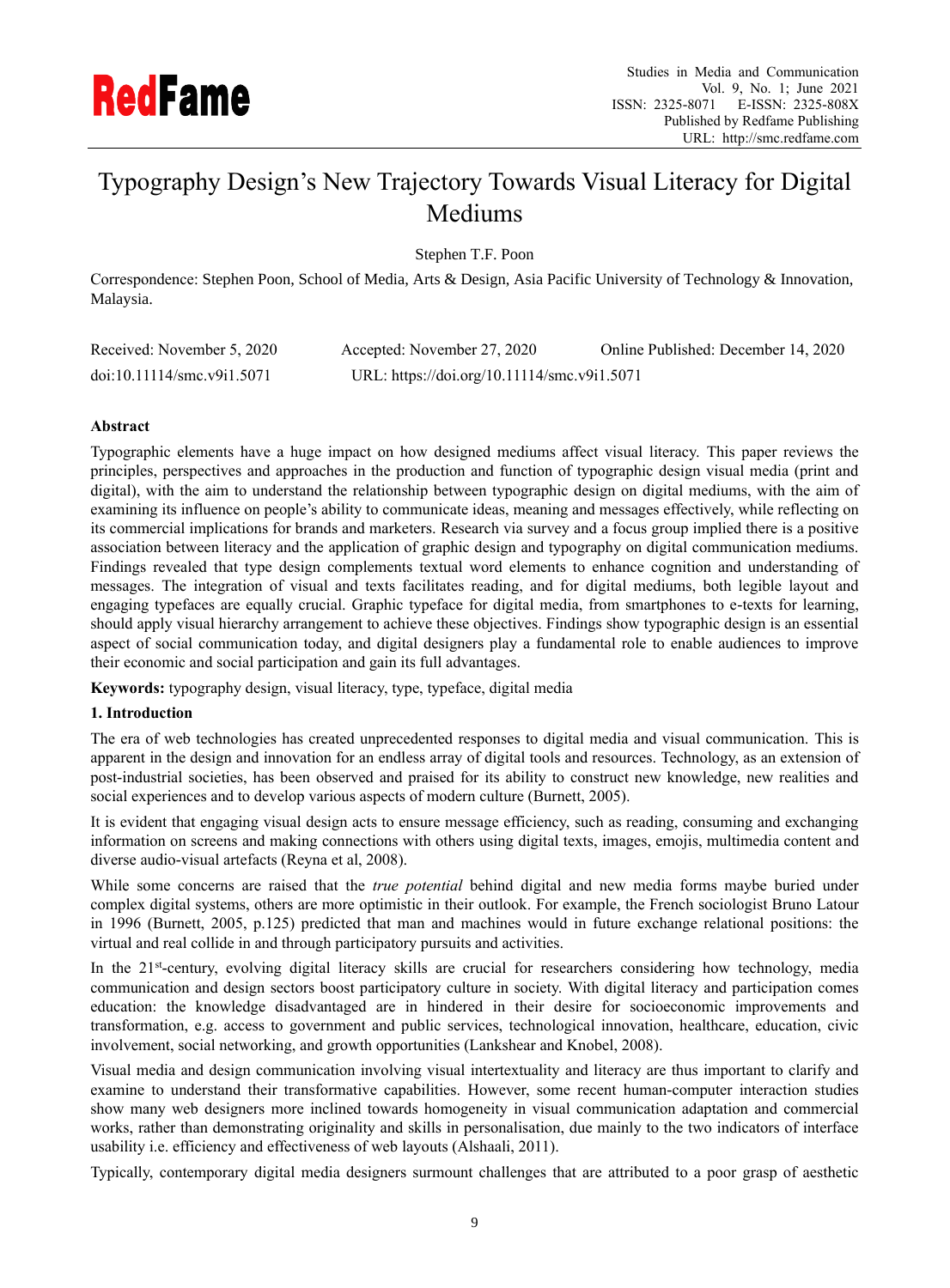principles including weak or undistinguishable visual properties of clear type, colour, sizing, position and placement of elements such as brand logos. Confusing, chaotic or misaligned elements that do not adhere to hierarchy of connections lack strong conceptual design, distancing and frustrating audiences (Hashimoto and Clayton, 2009). Digital graphic typography that fatigues users' vision, accurate perception and concentration lead to a corresponding increase in design shortcuts, drop down menus and multi-tasking (Reyna et al, 2018).

## *1.1 Objectives and Hypothesis*

To authenticate the contribution and role of visual design in improving digital literacy, this study aims to accomplish several objectives. The researcher's aim is to analyse the transformative capacities of contemporary digital media via the visual design process; specifically, the use of typography.

Several questions guide the researching process: First, *how has technological evolution expanded the role of visual communication practices in contemporary design?* Second, *how does typography affect digital literacy?* Third, *how is graphic design valued for visual communication on digital media?*

To provide a contextual framing of the study objectives, the hypothesis, *there is a positive association between visual literacy and the application of uncluttered typography design on digital communication mediums*, will be subject to critical evaluation and analysis. The next sections examine the body of literature on typography design's historical, commercial and educational roles in the evolutionary journey of print and digital visual communication mediums, in the context of improving visual literacy through typography.

#### **2. Literature Review**

Graphic design, according to Paul Rand (1993), is given to imply both "the *process* and *product* of [the] human imagination". The evolution of visual communication practices has had substantial influence on contemporary design through technological innovations. Multimedia learning has become the main means of message cognition and processing, in the social construction of complex new knowledge (Reyna et al, 2018). To understand the theoretical principles which elaborate on this subject, two significant publications will be overviewed: *Graphic Communication Today* by William Ryan and Theodore Conover and *Typographic Design (Form and Communication)* by Carter, Meggs and Day (2012).

Ryan and Conover (2004) examine the powerful sociological and psychological implications of typographic functions as visual communication medium and literacy resource for society. Carter, Meggs and Day (2012) assert the traditional, functionalist roles of typeface designs by tracing and establishing typography's influence in the service of visual communication. Calling typography an "interface", they believe that typographic legibility is an achievable outcome for designers equipped with critical problem-solving skills and a broad appreciation of the heritage, qualities and inherent attributes of typographic forms specimens in conveying surprising narratives and results for a range of graphic design challenges.

Establishing the rule of *visual hierarchy* as a "study of relationships of each part to the other and the whole" (Carter et al, 2012, p.90), enables design to combine equitable visual elements on the hierarchical structure to create a sense of spatial relationship based on relative dominance or subordinate characteristics of the elements. Other experimental aspects of typographic design research pioneered modern typographic innovations to demonstrate poetic power and potential through "legibility and transparency" of typography (Gere, 2008, pp.173-174).

This 'New Typography' swelled along the trajectory of digital media development such as video games, film special effects, virtual reality, multimedia, electronic music, graphics software and desktop publishing. Although initially perceived to be inversion of designers' self-expression and styles and labelled by critics as a disruptive culture marker, proponents saw digital graphics as tools which communicate a profound social celebration of technology as an amplifier of Western philosophies (Gere, 2008, pp.173-174)..

## *2.1 Typography and the Screen*

Understanding typographic design in traditional print publishing is essential in appreciating typographic rules and functions (Miyatsu, 2018). Thomas J. Cobden-Sanderson, a 20<sup>th</sup>-century bookbinder and printer who crafted the Doves typeface with Emery Walker, zealously spoke up for the aesthetics of printing craftsmanship:

*"The whole duty of Typography, as of Calligraphy, is to communicate to the imagination, without loss by the way, the thought or image intended to be communicated* …" (cited by Winckler, 1978, p.348).

Typographic design expanded its roles and functions through several developmental phases (Robertson, 2013) but it was during the early computing era where document pages were manipulated using WYSIWYG graphical interface systems (Alshaali, 2011; Shackel, 2009; Staples, 2000). As improvements were made in digital imaging technologies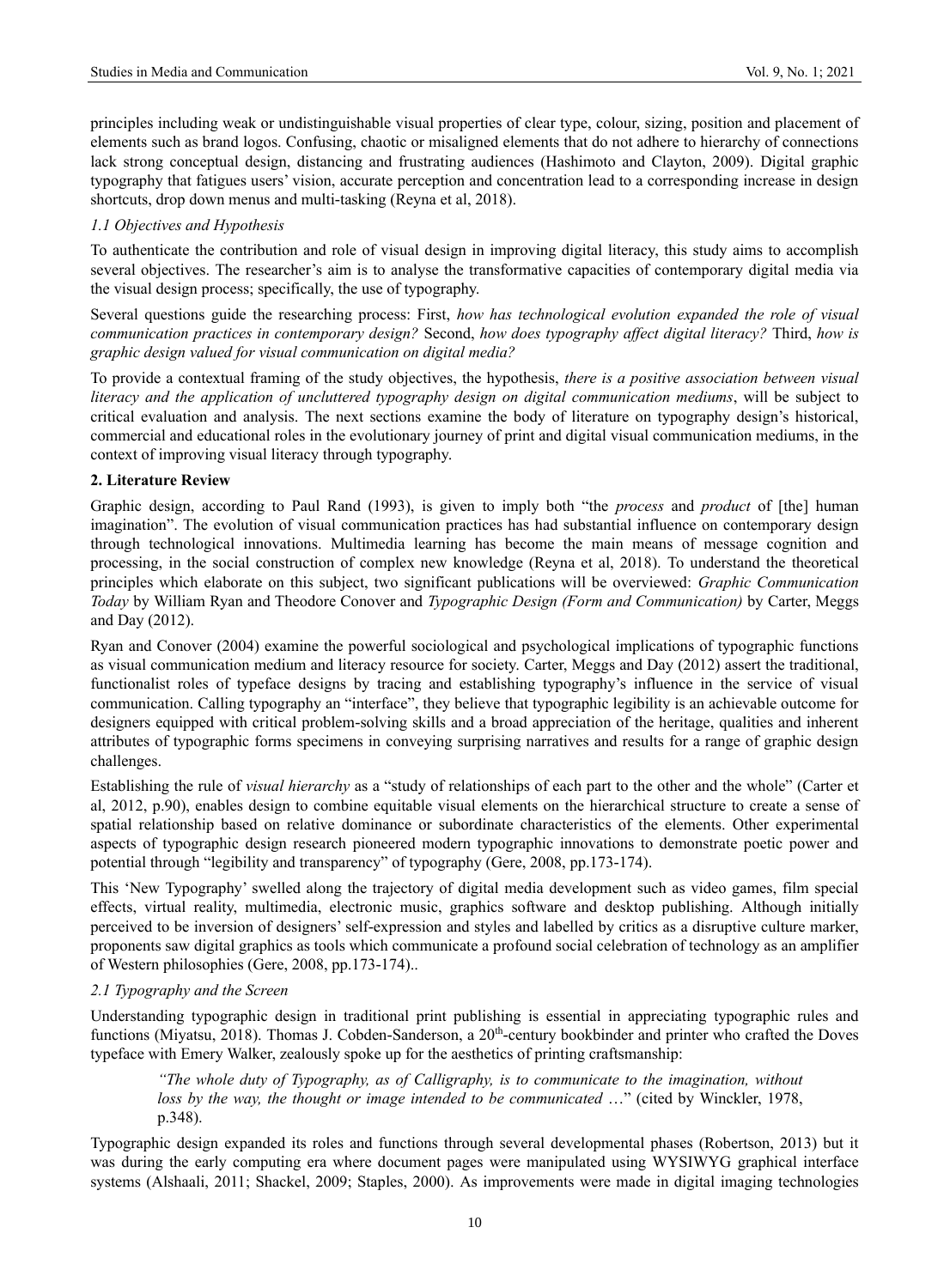and standards, graphical interface systems were no longer limited to photomanipulation, but started extending to the compositing of images and type on single surfaces, such as the publishing of books and magazines using drawing tools such as Adobe Illustrator and Photoshop.

By the 1980s, MIT academics and Stanford University programmers had successfully reproduced digital alphabets by deconstructing Roman alphabets into a set of primitives. Digital typography developed among communities of engineers and computer interface scientists like Donald Knuth, embraced by type designers like Charles Bigelow and Kris Holmes (Lucida type creators). But it was CD-ROM's emergence in the late 1980s that seismically shifted visual culture, bringing display text upfront (Staples, 2000).

Modern digital visual culture principles were furthered by museum curator Ellen Lupton and J. Abbott Miller, American design educators and authors of *Design, Writing, Research* (1999), who premised their thesis on critical readings of the graphic designer's role in textual writing through intricately "arranging, sizing, framing and editing pictorial material, images and texts", breaking them down using grids, graphs, figures. In deconstructing the essence of language (making meaning), Lupton and Miller explored design's aesthetic capabilities to elaborate, direct and disrupt textual meaning via visual design and typographic layouts (in Poynor, 2003, p.124).

AIGA 2007 Gold Medal recipient Lupton believes that social constructionist approaches have been responsible for market democratisation in making typefaces freely available. This open source culture ensures typography remain "valuable, powerful and beautiful cultural tools", a gifting to humanity for commercial and educational purposes (Lupton, 2010). For existing typography to survive, conceptual designs tied to specific technology need to outlive the media per se. For typographic innovations to gain market traction, type specimens must therefore be technology-sensitive without being technology-subservient (Carter, 1993).

## *2.2 Typography Design Functionality vs "Feelingvision"*

Wallace Kibbee (1948) pioneered the concept of modern typography as the simplification and legibility of forms that comply with the natural inclination of the human eye to seek harmony and ease. Reinterpreting this proclivity today, digital media designers create and manipulate in newer ways, crafting letterforms to revise "the very image of the printed word" either as traditional font on paper, or as pixels on screens (Staples, 2000).

Willi Kunz was a Swiss-born typographer based in New York (*Graphic Design Archive*, n.d.). He argued in *Typography: Macro + Microaesthetics* (2004) that older typesetting was the process by which the "collective relationships" between space and typographic marks become tangible and visible, every adjustment of space between words, lines and paragraphs symbolised designers' unique creativity in spatial and textual handling.

Among literacy issues, a discussion of "speed deficit" is relevant. This refers to habitual performance conditions when reading texts on websites and screens in comparison with reading on paper. Some longitudinal studies reviewed the rates of reading for digital and printed texts and framed the outcomes on efficiency aspects such as speed, accuracy, fatigue, comprehension and preference (Dillon, 1992; Fernandez et al, 2002). Though results were based on older technology systems, empirical evidence suggest that speed deficit for screen-based text reading are not attributed to factors such as line length, character spacing, text quantity, font size or style, perception manipulation or display criteria such as screen enhancements. Functional communication is based on why the message attracts and how useful and comprehensible the information is.

Readability and appearance of traditional print depends on designers' acute perceptivity about spatial emotions, to differentiate the "awkwardly squeezed, tight, scattered, enlivening" and etc. aesthetics of typefaces from ineffective layouts, requiring strong eye judgement as "spacing type relies on optical sensitivity" (Kunz, 2004, cited in Cullen, 2012, p.86).

Rhetorical attributes of meanings, characters, attitudes, atmosphere, connotative, semantically quality and type personalities have further been mapped by design researchers using theoretical frameworks which relate typefaces to a range of human emotions (Brumberger, 2003; Koch, 2011). Eva Brumberger (2003) gathered empirical data on typography's rhetorical attributes of *professionalism, violence and friendliness*, and found that typeface design intersections of emotional (cultural, connotative) and rational (verbal characteristics) helps facilitate readers' understanding of visual language.

Similarly, Koch (2011) collected empirical and qualitative evidence demonstrating that despite their contribution to visual communication, overlapping variables in typefaces imply that values, meaning attributions and behavioural factors such as feelings arousal are individualised and not typically generalisable. Colour is another dimension of affective design which shifts meaning, temperature and value of verbal texts (Carter, Day and Meggs, 2012, p.83; Samara, 2007, p.255). The emotive components of colour are associated to one's experience at an instinctual and biological level, and affected by cultural views (Ryan and Conover, 2004, p.168).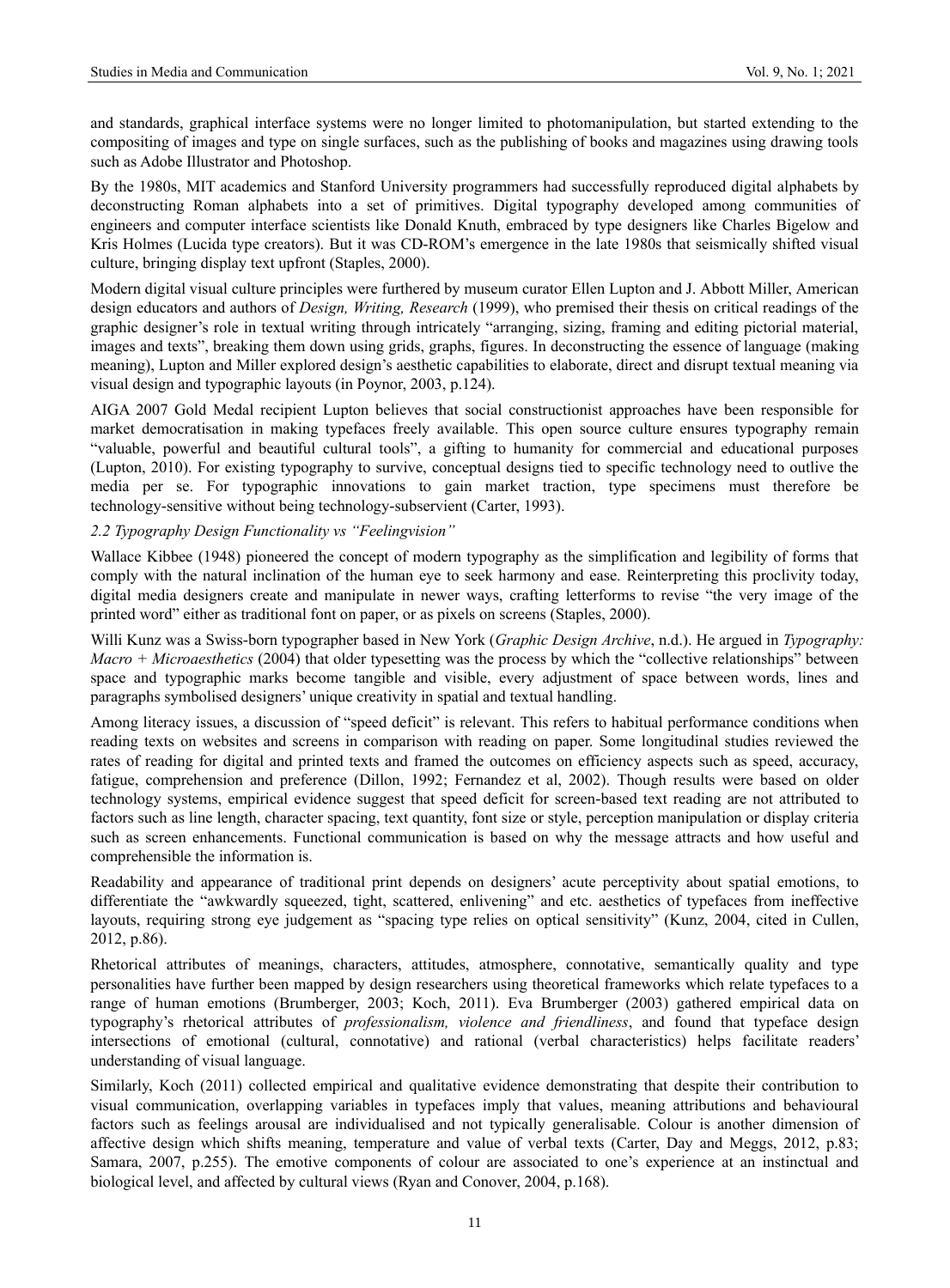In Paul Miller and Svitlana Matviyenko (2014)'s recent anthology on app computing, *The Imaginary App*, social theorist Brian Massumi's concept of *feelingvision* is cited as the illusory experience of enjoining a tactile form with a visual event. This new form of perceptual experience could bring creative levels of human expression in "forceful, affective manner … [which] recompose the relations between our senses" (p.120). Notwithstanding literature demonstrating contextual difficulties in recognising, analysing and evaluating emotions from visual stimuli, the attitudinal, social and behavioural aspects of visual communication in design research is crucial to understand how visual data act as "scaffolds" for human thought and emotional expressions and behaviours.

#### *2.3 Effects of Print and Digital Media on Design Communication*

Visuals are processed 60,000 times faster than text (Vogel, Dickson and Lehman, 1986). Intuitive visual content facilitates reading, information recall, understanding and memory. For branding and advertising sectors, improved retention from visual recall leads to positive perception and loyalty for brands and products (Ryan and Conover, 2004, p.17).

Devices such mobile phones, tablets and smartphones spur new literacies today. Rich environments such as multimedia, digital video, user generated content (blogs, vlogs) and *applications* (apps) prove increasing digital knowledge sophistication, offering opportunities for advertisers and brand marketers to communicate directly with consumers.

Compared to traditional media like television, screens engender personalisation and multi-channel participation. Interactive mediums leverage on visual literacy to engage attention increase channel interest and affect behavioural changes. Digital billboards, for instance, have expanded graphic design capabilities in social communication, including the transmittal of brand messages (Leiss et al, 2005, p.19). Nevertheless, the ethics of digital persuasion presents imminent challenges today, as some web design experiences predicate unwary clicking among users seeking instant gratification (Reile, 2016). Consumer psychology studies on print medium's sensory impact track its ability to communicate in evoking or heightening emotions, stimulating retention and recall, and improving rates of brand recognition, legitimising marketing and branding tactics. Media specialists today, as they did in the era of print catalogues and mail-order shopping, continue to rally for print's advantages in establishing brand presence, captivating niche markets or target audiences (Dooley, 2010; Leiss et al, 2005). Thus, the main responsibility of typographic designers lies in a fundamental grasp of tangible cognitive experiences.

Digital audiences' intellectual, emotional and higher order thinking skills have reached a point where unifying informational hierarchy and understanding of visual symbols and concepts interplay on screens. Graphic designing on web-based platforms offers online ideas, inspirations and a range of tools enabling sketching, mock-ups, and in-fill dimensions of colours, layout and spaces to be projected and presented.

Digital designers seek simple, legible typefaces to produce composite images and texts on a single surface; this simplification of forms changes the nature of type and layout preferences. Handcrafted, cursive forms have gone the way of pre-industrial printing presses. As interface developer Harshita Arora (2018) explains, except for the use of Grotesque typefaces to suit specific thematic messages, Serif and San-Serif are the two popular modern typeface families that exhibit legibility and readability best from less complex effects. Digital media platforms have liberated graphic artists from the hand-lettering and carving skills once highly valued. Advancing technologies democratise once-mechanical printing, word processing, layout design and typesetting, while software packages and application tools enable a wider range of creative multimedia visual representations and possibilities in print and interactive mediums, as Neely (2012) notes:

*"… there are almost as many methods of graphic design as there are graphic designers! Seeing a designer's personality shine through in their work is always a bonus".*

#### *2.4 Whither Visual Literacy for Digital Readability*

Recent digital and new media scholarship started to critically address the different challenges in the use of digital engagement methods such as visual, video, audio and text as sensorial stimulation for audiences in developing accurate comprehension and cognition for information processing (especially reading); these same issues have taken the education, publications and communications sectors by storm (Lankshear and Knobel, 2008).

Digital literacy must be evaluated in the context of evolving technologies. Studies showing the positive effects of learners' adaptation to interactive media, with visual-based apps and games are increasingly used by educators to help learners improve reading proficiency through personalised environments (Ash, 2013; Reyna et al, 2018). Other cutting-edge visual media such as *Augmented Reality* (AR) have the capacity to enhance digital competencies (Lankshear and Knobel, 2008; Media Smarts, n.d.).

Dr Ron Burnett (2005) of the Emily Carr University of Art and Design states, "images are no longer just representations or interpreters of human actions, [but are] central to every action that connects humans to each other and to technology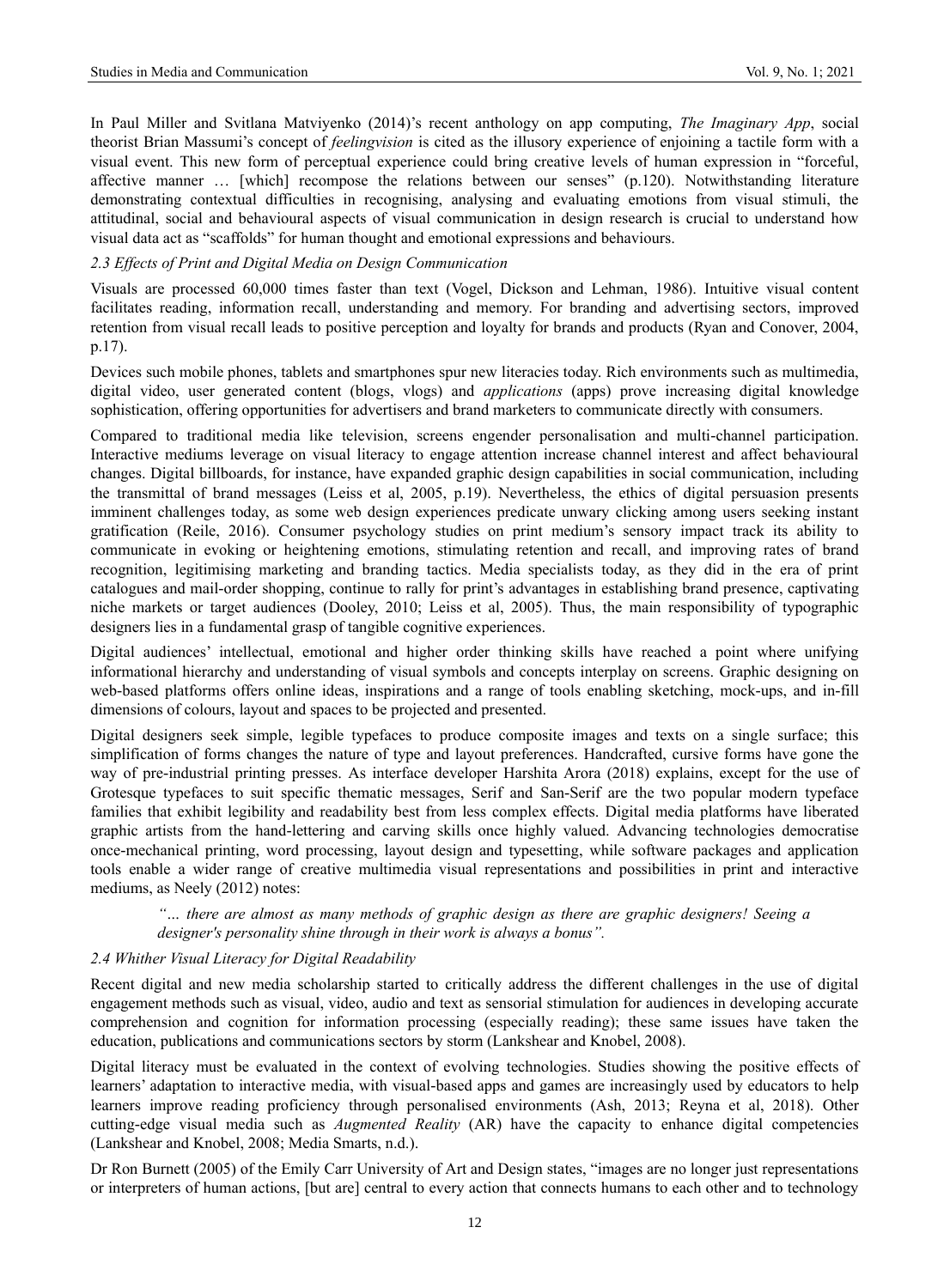[...] as much reference points for information and knowledge as visualisations of human creativity" (p.xiv). Goodfellow (2011) claims that research on visual media literacies has been limited to evaluating user competencies based around popular culture identifications among niche communities, and less on how critical skills such as reading *complement* digital literacy. Lead and Jones (cited in Goodfellow, 2011, p.7) suggest that students in the digital era show higher inclination to participate in textual genres that apply hybridised technologies and complex applications such as mediated contexts, for e.g. learning through video. This current state of *situated literacies* could produce literacy crisis in future, with the gradual decline in learners' abilities to produce, enact, synthesise and evaluate academic skills and aptitudes. Many academics are sceptical of incorporating, adapting and realigning digital skills for teaching purposes, since the cultural attributes associated with growing digital literacy among students infer a need of multiple literacies, including visual, in navigating the "new communications order" (Goodfellow, 2011, p.2).

Print's tangibility, engagement and credibility are strengths which digital media lack, but evangelists of the latter argue that digital's forte lies in storytelling, visual-primed narratives, low-cost brand exposure and wider audience reach with sensorial appeals of visual, audio and video content (Miller and Matviyenko, 2014). Despite this, reading facilitation for screens such as page-turning and scrolling tools offer little added benefit unless it triggers efficient and effective comprehension. Invariably, getting verbal to coexist with visual poses a problem, particularly for web and interactive mobile or apps designers (Alshaali, 2011, p.11), visual stimulation enables emotional response and gratification for screen users by creating focus on digital environments.

Readability of typeface is a fundamental criterion when designing layouts like textbooks and e-learning texts, and visual hierarchy ensure maximum legibility and emotional response for print audiences (Samara, 2007). Brumberger and Northcut (2013, pp.89-90), for instance, argue that the gold standard behind the application of *"sans serif fonts for headings, serif fonts for body text"* interplays with visual emotions: headers need the *formality* of sans serif to gain reader's immediate attention, but longer blocks of main texts is best served by *subtler* serif fonts.

For online and screen-based typefaces, an inversion of this golden rule is suggested, where san serif best serves the purpose of textual consistency (Arora, 2018). Despite the disparities, legibility awareness of spatiality, dots, lines, squares, textures and layout means designers must make intuitive considerations in combining typefaces and images with text to facilitate reading. In this regard, Samara (2007, p.226) notes:

*"The results of poorly integrated type and images fall into two categories. First is type that has nothing in common with images and is completely separated from image areas. Second, typography that aggressively integrates with image that it becomes an illegible mass of shape and texture".*

#### **3. Research Methodology**

To examine the impact of design in facilitating literacy of content on digital media, and how this has expanded visual communication practice, a mixed-methods research with quantitative and qualitative evaluation was chosen, comprising a focus group and survey questionnaire sampling of participants from targeted audience segment.

Taking Ryan and Conover (2004)'s assumption that effective integration of verbal (textual) and visual (graphic) elements in media design facilitates literacy, a perception study was carried out using survey and focus group to gather data from among the growing segment of student users of smartphones and digital media devices in urban Malaysia. Mixed-methods research enables quantification of data and results to gain insights on respondents' attitudes, perceptions and preferences. The survey questionnaire was presented in multiple choice, attitudinal scale and closed-ended format. The instrument was designed to understand the attitudes and perceptions of the audience affected by digital literacy, aged between 17 to 25 years, mainly Malaysian high school and tertiary students. In total, 115 survey participants were sampled, while four students were chosen to participate in a focus group session. Results of the survey and focus group were tabulated and are presented for analysis and discussion in the following section.

## **4. Findings of the Study**

Media literacy requires visually appealing and functional types that do not lose legibility when operating on digital screens. This study was designed to gather a range of views and opinions of survey respondents, with seven questions prepared in the online questionnaire, some with accompanying visuals.

The first question of owning devices was aimed at validating claims that digital technology is essential to modern lifestyles, 64% of the respondents own a smartphone, 1% own a tablet or iPad only; 32% own both smartphone and tablet, while 3% are not device owners. For the next question, the choices of text and picture, respondents were asked to choose which layout they prefer (Figure 1 and Figure 2). They were then asked which aspect of layout and design attracted them, 93% of respondents answered those visuals were the prime attraction, while the remaining 7% preferred text. A very similar result was found when asked which was easier to read, it showed all sampled respondents answered that Figure 1 was easier to read than Figure 2.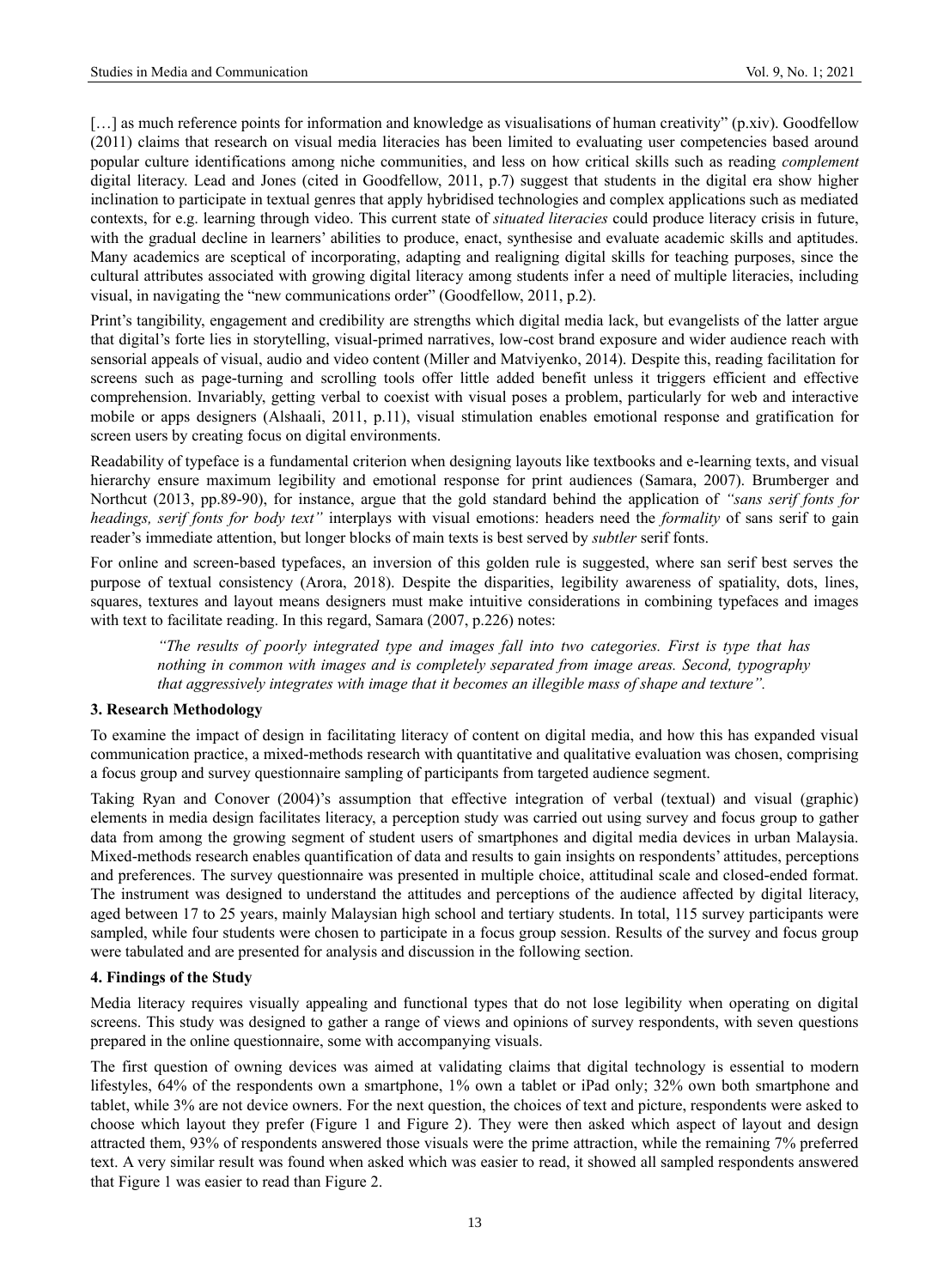

Figure 1. *Cover Page*, the New Balance Journal 1

This suggests that visualisation has become the new aesthetic in what Massumi terms the *feelingvision* dimension (cited in Lupton and Miller, 1999). Images as visual stimulation form have immediacy and allure, improving desire to engage. The focus group respondents stated they were primarily attracted by the coloured type element, while white spaces surrounding the text catch attention.

| conem si volorum alitiun torerrorum<br>atus estrum repudae nist aut que invelis<br>quas debit earciet ped maximolore dolor<br>accus core natiorum qui am vent ipsam<br>remperro corest pa corendam, ut as<br>et am arum, sunt quam, cuptat essitet<br>voloresed qui aut ius, aceptat inullorio<br>omnimperibea con cusam isim et harum<br>expeles eiuntis asperati coresent ve-<br>riossum rendicitatem re eos ipsumque<br>coreperciis re odici conseguo endi con<br>pliquiatem sequaeria disqui conetusam<br>fugiate quam, cum aut ut eliquam,<br>consendi ullignient mos moluptatet ac-<br>caborero corpos nonseque dest id unt,<br>quaerum dolores et quam, con restio et<br>re listem aut estrum facessinciet alicimi<br>nitaquate nos in res rectaque moditatatur<br>sante dolutat atemquia expliquia quas<br>You can separate your pull-quotes with quote marks, | soluptae nim reri tem vidicilit alit eum ra<br>sim fuga. Ulparum, seque pa cus.<br>Ipsapid quosandi repudi non cusam il<br>estisto esciendion nulluptatia volupta<br>eproribus, secum simus, aut utaqui in-<br>venit, ventur, omnihic tiaspel eseritem<br>intemqui idebis molenda corpor sin-<br>vell ignam, ius cones quid qui offictiis<br>volestem rentem. Vitam quia doloritiae.<br>Am di se estis di aut od eicid quiaepudit<br>amus volut eaque eaquo est, omnis vent.<br>Bit alitaturi con nihillam est aut modOs<br>autatemquas solupta musdae pa quodi-<br>tat vitaectotae namet, ut rerio blabore<br>ptatem sae delesequi apid que vendi qu-<br>undernam fuga. Peleniscia plicipiendae<br>velia que eaquidit, eostem. Nam, untecte<br>mperum que nesequia quasimo luptas<br>min nihiliquam aribea aborest aut invent.<br>Obis velis modi velligent, quibus eario | untiatur si del inulla doluptatur segui dis-<br>delorem porrum re nonse am, id quodios<br>eum ut accupta tenimpo rumqui volup-<br>tur, quatum quaeriam rerferepera voloria<br>ne natem quiducil et quide cust aceped<br>magnimpel eicabor eperunt.<br>Omnimin re magnitatem facimus<br>moditatur, consedis ut provide lenihil<br>molorrorum acia quament od qui te<br>quae. Itatum autempore volenditi berias<br>derspere dolupta volupta turepta quassed<br>quo illibere, coreperessi deribustis ex<br>et et es namenim usantur, quam sundit<br>pratusa autenducimi, conse nam resciunt.<br>ab illupta cuptatiatur aut rehendi of-<br>ficataquas verchit magnis earum ute ea<br>volori sed et invella cepudae et pliae que<br>porpori asitius dandiates illab ipis dollest<br>otation eos rectibeate nia ipsa doluptiae<br>inte elibust ionsequi aut re a veribername<br>doluptatem quissitatur?<br>Ullab is cus aut ea cum que velles |
|------------------------------------------------------------------------------------------------------------------------------------------------------------------------------------------------------------------------------------------------------------------------------------------------------------------------------------------------------------------------------------------------------------------------------------------------------------------------------------------------------------------------------------------------------------------------------------------------------------------------------------------------------------------------------------------------------------------------------------------------------------------------------------------------------------------------------------------------------------------------|----------------------------------------------------------------------------------------------------------------------------------------------------------------------------------------------------------------------------------------------------------------------------------------------------------------------------------------------------------------------------------------------------------------------------------------------------------------------------------------------------------------------------------------------------------------------------------------------------------------------------------------------------------------------------------------------------------------------------------------------------------------------------------------------------------------------------------------------------------------------------|-----------------------------------------------------------------------------------------------------------------------------------------------------------------------------------------------------------------------------------------------------------------------------------------------------------------------------------------------------------------------------------------------------------------------------------------------------------------------------------------------------------------------------------------------------------------------------------------------------------------------------------------------------------------------------------------------------------------------------------------------------------------------------------------------------------------------------------------------------------------------------------------------------------------------------------------|
| you can use horizontal or vertical rules or you can put<br>them in a box with background color but whatever you<br>do make a contrast from the rest of the text so that<br>the pull-quotes are instantly recognizable as such.                                                                                                                                                                                                                                                                                                                                                                                                                                                                                                                                                                                                                                         | in pelluptati denimagni aliqui volora                                                                                                                                                                                                                                                                                                                                                                                                                                                                                                                                                                                                                                                                                                                                                                                                                                      | endandi torio. Tem qui aut fugitem quia<br>cone autenit quatiur mi, sus eroratiu-<br>rem eosaUm doloraestrum quia volut<br>fuga. Everende in pre ped eum elit lam<br>faceaqui dolorem ari aut illiquam rem<br>volor mo que sus costiatur?<br>Ne labo. Luptatus et aligentio occup-<br>tatibus incit quo es et, occus, nobisciti<br>ipsandusda quam ulluptate sum eati-<br>ate dolendaestis quia simolor epreria<br>niendem is nos ellant eos estiunt harciat                                                                                                                                                                                                                                                                                                                                                                                                                                                                            |

Figure 2. *Pull-quotes*, Magazine Designing

Question sought to understand respondents' perception towards the importance of layout design for the purpose of reading. Results are presented whereby the majority said layout is very important for reading; but 8 respondents did not think so. Respondents generally believe good layout facilitates content processing as keywords are clearly shown.

Question of utilised an attitudinal scale, designed to find out how much respondents agreed that digital technology had contributed to reading ease. It shows 19% of respondents strongly agreeing that digital technology has greatly contributed to reading; 65% expressed agreement, 13% were neutral, and 3% disagreed. This finding showed the habitual preference among majority of respondents to read through digital devices like smartphones, laptops and tablets to gather information and messages.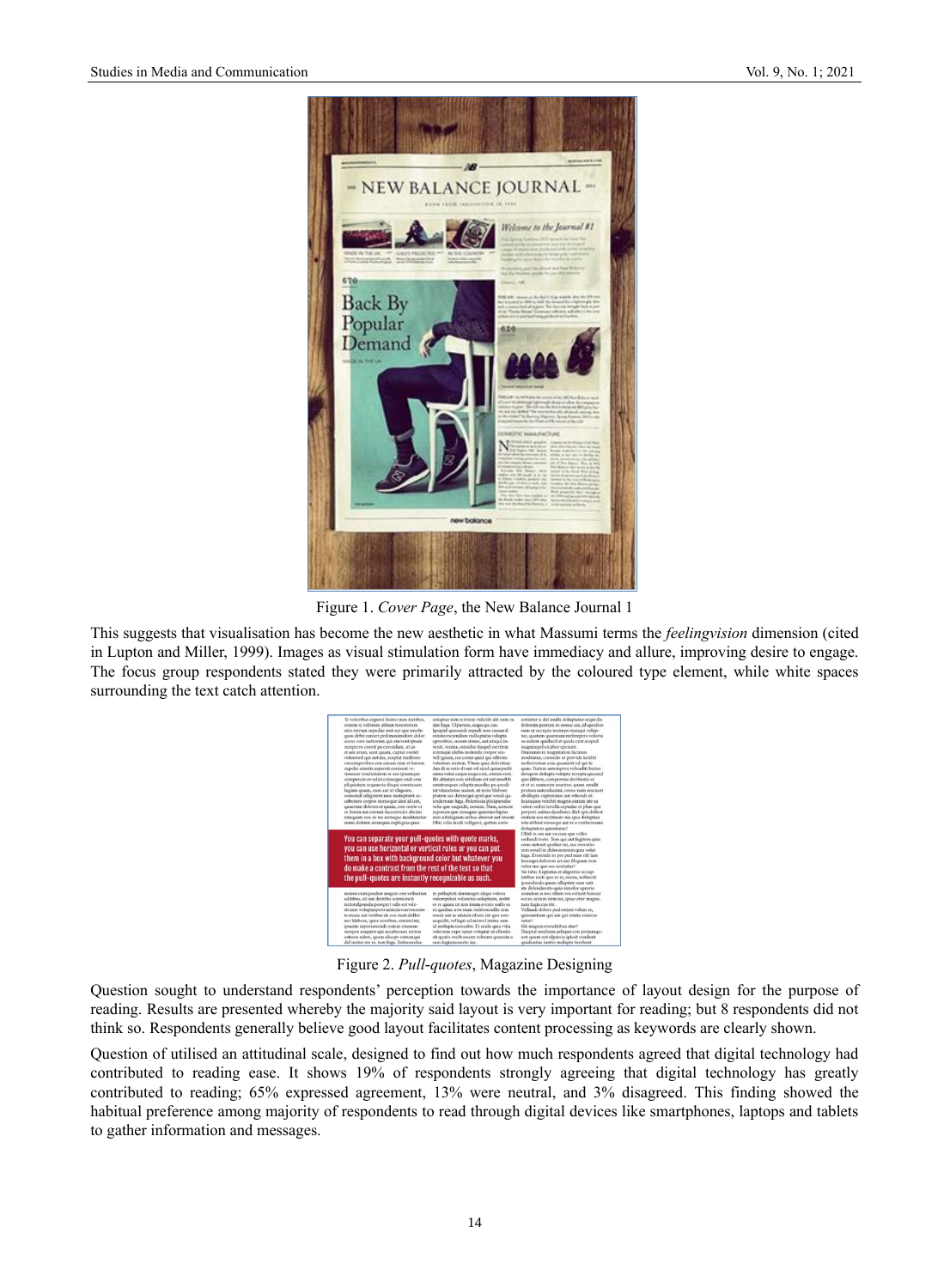|  |  |  |  | UBCDEFGh33k2M      |  |  |
|--|--|--|--|--------------------|--|--|
|  |  |  |  | noporsxuvwxv3      |  |  |
|  |  |  |  | abcdefgbijkIm      |  |  |
|  |  |  |  | nopqrstuvwxy3      |  |  |
|  |  |  |  | $$E$ $60123456789$ |  |  |

Figure 3. Coop Blackletter

Question subsequent asked respondents to choose between two type fonts, Blackletter (Figure 3) and Calibri (Figure 4) for the purpose of reading, Blackletter's cursive hand-lettered form is an antiquated typeface from the European Renaissance era, originating from the Latin script system, while Calibri font has subtly rounded stems and corners; the modern type is clearly observable at larger sizes and distances, even for casual reading.



Figure 4. Calibri, *Font Packager*

From the question of comfortable for reading, all survey respondents voted for Calibri (Figure 4) as the type font they prefer for the purpose of reading. This shows an overwhelming preference for typefaces which are clear, legible and comfortable to read.



Figure 5. Pirate Magazine Page in Wired

Question of picture is more effective in giving out messages was aimed at finding out respondents' preference between two choices of layout design given, each with visual (images) and text (words) incorporated (Figure 5 and Figure 6), 81% of respondents think Figure 6 is more effective in sending the message, and 19% of respondents answer that Figure 5 is more effective, which implies detailed descriptive information in verbal text alone may not reach its optimal effectiveness.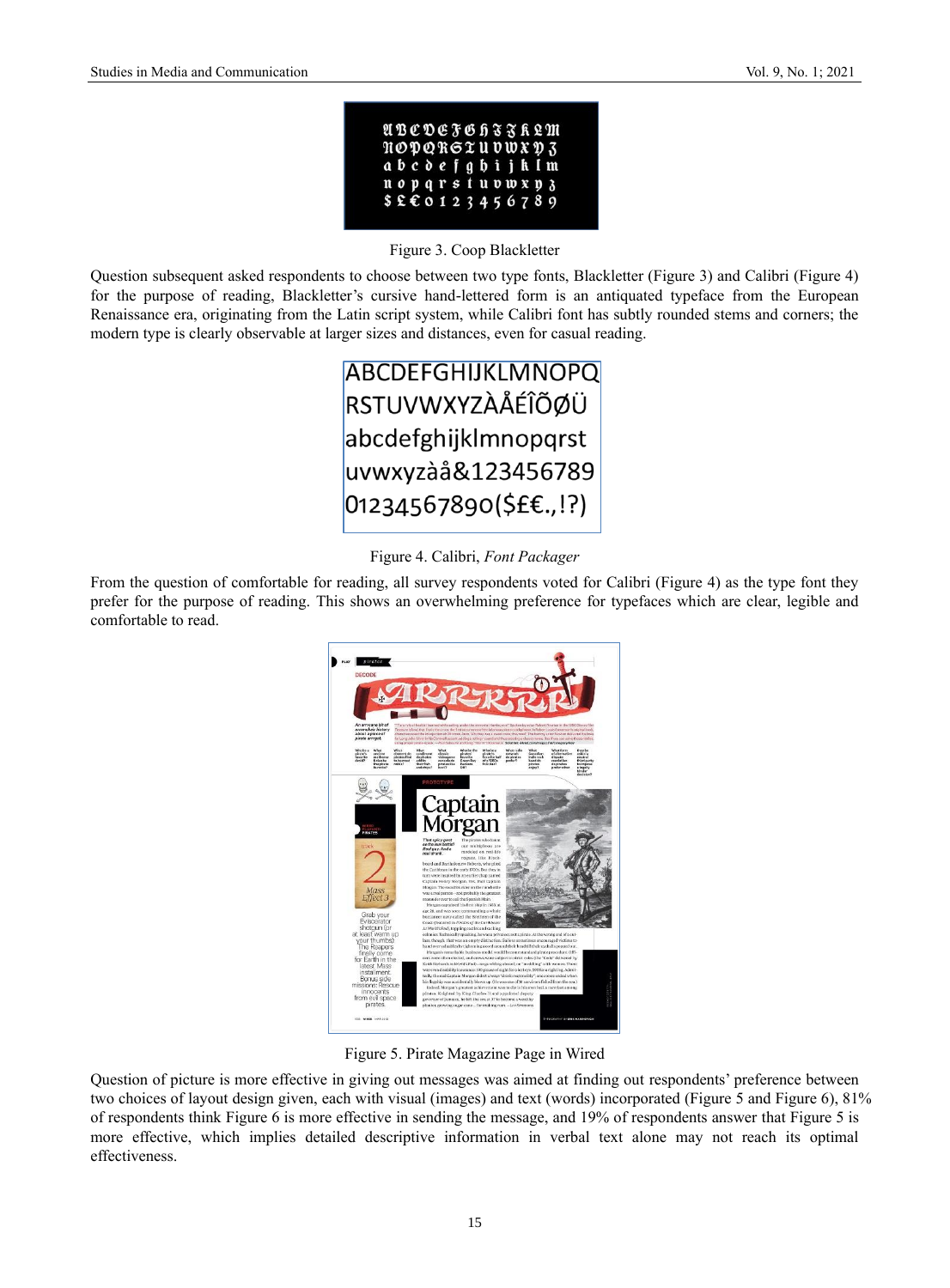

Figure 6: Whaling Is A BIG Issue

Graphical interface fulfils its functionality for audiences to whom visuals act as a 'warm-up', an invitation to read and understand textual message. However, this finding also implies that layout design can be an attraction factor in respondents' perceptions. The next section synthesises the findings and discusses various implications and limitations of research.

#### **5. Data Analysis and Discussion**

As digital literacy skills involve producing, applying and evaluating visual appeals to convey information and meaning, effective typography enhances textual cognition, which in turn, expands technology's potential in advancing visual practice. The inherent power of visual communication on digital media supplants the presence of text alone in facilitating reading among digital natives.

Results from the survey show that an integration of verbal and visual is the best way to communicate. In this study, perceptions towards design are an important consideration for audiences; suggesting that typography in content design facilitates understanding via ease of reading. Text placement without spatial comfort hinders message comprehensibility and engagement. However, layout becomes peripheral for those who value reading written text, to whom the central task of reading surmounts every other visual consideration.

In traditional media, the linear processes involved in reading texts is limited to an ability to produce meaning, sentence after sentence. For digital media, typography and layout work complementarily to make reading effective: clarity, comfort and visual appeal are inducements for users not predisposed to reading textual information. Designing type and digital layouts must factor in user-friendliness, ease of use and adaptability to audiences. Type sizing, spacing and font alignments are becoming near-effortless undertakings with software which can create document templates, typefaces and clip arts, either purchased online or freely downloaded. Microsoft Word outgrew being typing software to incorporate a suite of layout functions, including art, colours, shapes, page styles and background settings that visually express messages through annotations and diagrams.

In this study, respondents viewed Blackletter form negatively, noting its weak readability compared to Calibri, and perceive its use mainly for decorative purposes. Visuals affect cognitive accuracy as value judgements are unavoidable in guiding perceptions. To resolve this, annotations, copy lines or descriptive captions in clear type should accompany images.

With digital screens occupying significant places in social lifestyles and interactions, the "swipe-to-right" factor has given rise to finger-fast devices with visual appeal, proof that people need attention-grabbing elements. The survey *validates the hypothesis* that users prefer uncluttered, appealing typefaces as attributes of efficiency and effectiveness of visual designs. With increasing reliance on *feelingvision* to interpret human moods and needs, the usage of visual icons (emoticons) in lieu of text may nevertheless be a source of growing concern among academics, families and child development experts, as emoticon and emoji dependency may lower individuals' intelligence in social communication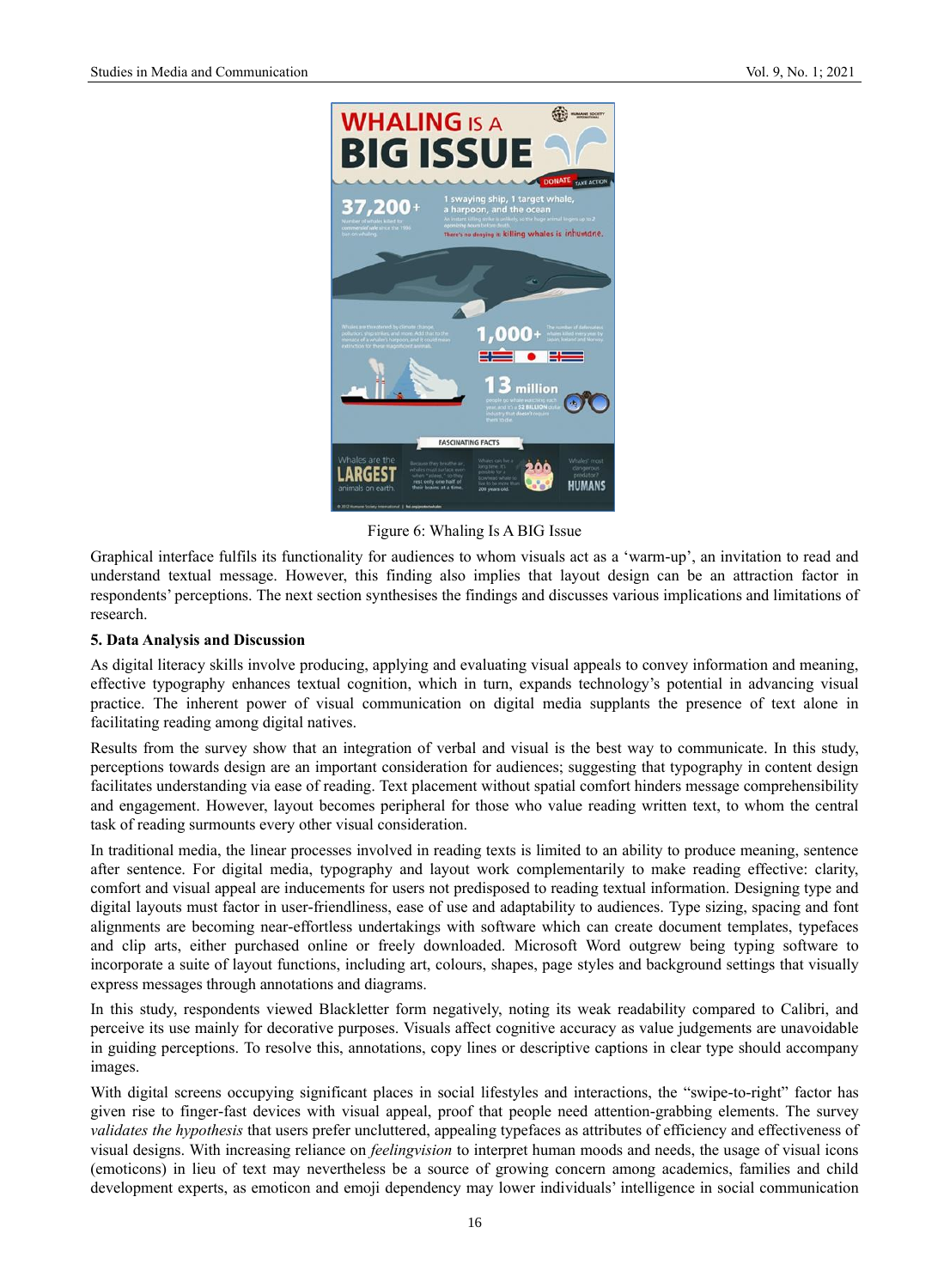by reducing our innate abilities to say something effectively founded on logical reasoning and real emotions.

From the survey conducted, overall findings indicated that emergent digital technologies have added another narrative function to typography, namely, to design legible texts that enable the social construction of new knowledge, and, just as on print, interactive mediums need a balanced typographic environment to communicate its objectives. Digital media require visually appealing and functional types that do not lose legibility on screens.

The study of Malaysian students' adaptation to digital mediums and how typeface facilitates readability of messages seem to point towards this notion. Suffused daily with phenomenal quantities of visual communication, research insight has specific implications for the Malaysian digital consumer markets, reflecting national statistics on the growing importance of economic and social participation in e-commerce and e-government (MCMC, 2018). From a design educator's perspective, the importance of typographic legibility must be perceived as a complementary value addition to multimedia (tablets, laptops, mobile devices and smartphone apps) and type design must augment users' engagement and interest.

Some shortcomings were noted in the process of conducting research.

- The comparisons were not effectively weighted, as objects were unequal in value with their counterpoint. For instance, Figure 1 shows the headline placed prominently on the front page and Figure 2 is a body text display. It emphasises the fact that textual designs affect *responsiveness*, although serving different purposes. The function of large images and headlines is to create immediacy and urgency for attention, while body text provides textual information for the reading audience.
- Typefaces were not equally weighted. Print media serif type in Figure 3 and digital media san serif type in Figure 4 are of unequal value, although this essentially emphasises the differences between *perceptions* of typeface functionality for print and digital media.
- Layout designs (Figures 5 and 6) were unequal in counterpoint value. It is suggested that future research measure levels of *readability* and audience *engagement* based on visual layout design comparisons of equal counterpoint value, either for print or digital media.

#### **6. Conclusions**

In this paper, the impact of type design on reading and literacy was studied. Findings from survey and focus group suggest the integration of visual and text in designing layouts ensures stronger message transmittal effectiveness and outcomes. Designers of apps, multimedia, gaming platforms, educational/learning products and websites need to take digital literacy development no less seriously than commercial interests by optimising typographic innovations for information transmittal, while acknowledging negative behavioural aspects and preferences of consumers.

With its seamless interactivity, digital media has grown to be the obvious No.1 communication medium of an urban generation. Typographic design enables efficient transmission of information and social messages, which presents designers with great opportunities and unique challenges ahead. Predictably, the eventual displacement and obsolescence of traditional graphic designing practices would occur (Koch, 2011; Lupton, 2004). Images and type play complementary roles in digital literacy, *image to exemplify*, *type to describe*. Functional type is a necessary interface between textuality and literacy, and while the debate is far from settled, typography need greater industrial acknowledgement in its role as digital media's "partner-in-crime".

The integration of visual and verbal seem the most effective way to strengthen perceptual outcomes in cognitive processing, message retention and affecting sensorial experiences (Koch, 2011). Essentially, digital media specialists must anticipate and promote typography design's future importance in augmenting human connections and expressions, by showing that typographic development lead the way to digital literacy and richer social communication. Today's digital media designers must be ready to wear multiple hats to craft meaningful and engaging experiences for different audiences, and in doing so, dignifies typography practice as a fundamental service to society.

#### **Acknowledgements**

Writing this paper has truly been an experience that I will not soon forget. I am grateful for the selfless guidance that I received from my cluster. Particularly, I offer my sincerest gratitude to Pinky Khoo for her linguistics support and advice, also for suggesting alternative modes of thought when I found myself at a creative impasse. I am thankful to my family and friends have given this work so much support that it would be invidious to list names; with one exception.

#### **References**

Alshaali, S. K. R. (2011). *Human-Computer Interaction: Lessons from Theory and Practice*. [Doctoral Thesis]. University of Southampton School of Management.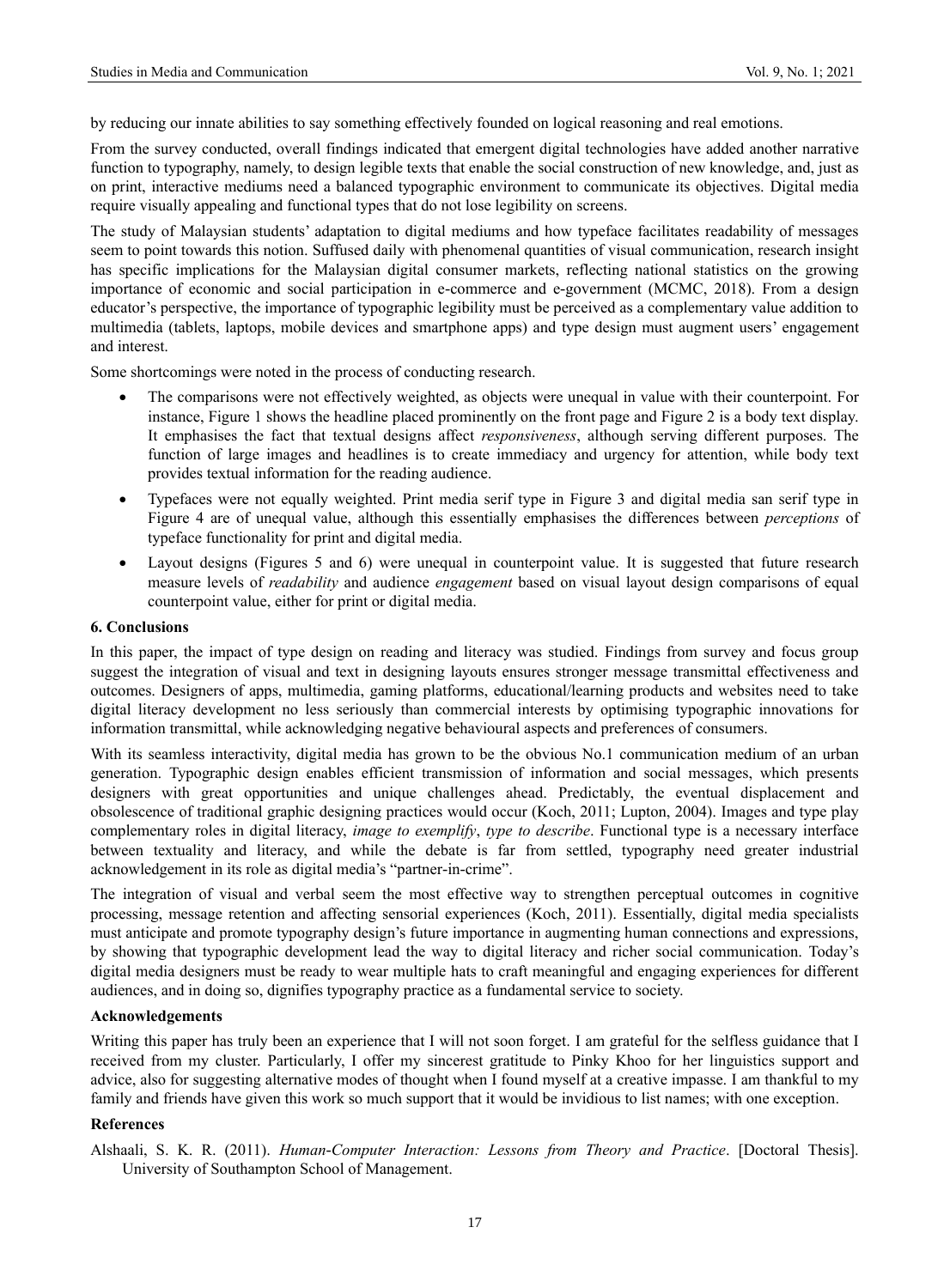- Arora, H. (2018, January 16). How Typography Determines Readability: Serif vs. Sans Serif, and How to Combine Fonts. *Free Code Camp*. Retrieved August 05, 2020 from https://www.freecodecamp.org/news/how-typography-determines-readability-serif-vs-sans-serif-and-how-to-combi ne-fonts-629a51ad8cce/
- Ash, K. (2013). *Tablets, Smartphones Influence Reading Instruction*. Retrieved June 24, 2020 from www.edweek.org/dd/articles/2013/02/06/02reading.h06.html
- Brumberger, E. R. (2003). The Rhetoric of Typography: The Persona of Typeface and Text. *Technical Communication*, 50(2) May: 206-223. Retrieved August 27, 2020 from http://rid.olfo.org/doc/rhetoftypography.pdf
- Brumberger, E. R., & Nothcut, K. (2013). *Designing Texts: Teaching Visual Communication*. Amityville, New York: Baywood Publishing Co Inc.<https://doi.org/10.2190/DTT>
- Burnett, R. (2005), *How Images Think*. Cambridge, Massachusetts: MIT Press. <https://doi.org/10.7551/mitpress/3580.001.0001>
- Carter, M. (1993). Reputations: Matthew Carter. *Eye Magazine*, 11(3). Retrieved June 16, 2020 from www.eyemagazine.com/feature/article/reputations-matthew-carter
- Carter, R., Day, B., & Meggs, P. (2012). *Typographic Design: Form and Communication*. 5th edition. Hoboken, New Jersey: John Wiley & Sons, Inc.
- Cullen, K. (2012). *Design Elements: Typography Fundamentals*. Beverly, Massachusetts: Rockport Publishers.
- Dillon, A. (1992). Reading from Paper versus Screens: A Critical Review of the Empirical Literature. *Ergonomics*, *35*(10), 1297-1326[. https://doi.org/10.1080/00140139208967394](https://doi.org/10.1080/00140139208967394)
- Dooley, R. (2010, October 04). Paper Beats Digital for Emotion. *Neuroscience*. Retrieved March 29, 2020 from http://www.neurosciencemarketing.com/blog/articles/paper-vs-digital.htm
- Fernandez, E., Alfaro, A., Tormos, J. M., Climent, R., Martınez, M., Vilanova, H., & Pascual-Leone, A. (2002). Mapping of the human visual cortex using image-guided transcranial magnetic stimulation. *Brain Research Protocols*, (10), 115-124. [https://doi.org/10.1016/S1385-299X\(02\)00189-7](https://doi.org/10.1016/S1385-299X(02)00189-7)
- Gere, C. (2008). *Digital Culture*. 2nd edition. Islington, London: Reaktion Books.
- Goodfellow, R. (2011). Literacy, Literacies and the Digital in Higher Education. *Teaching in Higher Education*, *16*(1), 131-144.<https://doi.org/10.1080/13562517.2011.544125>
- Graphic Design Archive (n.d.). *Willi Kunz*. Rochester Institute of Technology [online], RIT Libraries. Retrieved August 27, 2020 from https://library.rit.edu/gda/designers/willi-kunz
- Hashimoto, A., & Clayton, M. (2009). *Visual Design Fundamentals: A Digital Approach*. Rockland, Massachusetts: Charles River Media.
- Kibbee, W. (1948). Modern Trends in Typography. *American Journal of Economics and Sociology*, *7*(2), 215-220. <https://doi.org/10.1111/j.1536-7150.1948.tb00677.x>
- Koch, B. E. (2011). *Human Emotion Response to Typographic Design*. [Dissertation]. University of Minnesota.
- Kunz, W. (2004). *Typography: Macro- And Microaesthetic*. 2nd edition. Teufen, Switzerland: Arthur Niggli.
- Lankshear, C., & Knobel, M. (2008). *Digital Literacies: Concepts, Policies and Practices*. New York: Peter Lang Publishing, Inc.
- Leiss, W., Kline, S., Jhally, S., & Botterill, J. (2005). *Social Communication in Advertising: Consumption in the*  Mediated Marketplace. (3<sup>rd</sup> ed.). Abingdon, London: Routledge.
- Lupton, E. (2010). *Free Font Manifesto*. Retrieved March 22, 2020 from <http://elupton.com/2010/01/free-font-manifesto/>
- Lupton, E. (2004). *Thinking with Type*. New York: Princeton Architectural Press.
- Lupton, E., & Miller, J. A. (1999) *Design, Writing, Research*. New York: Phaidon Press.
- Malaysia Communications and Multimedia Commission, MCMC (2018) *e-Commerce Consumers Survey 2018* [Report]. Retrieved August 04, 2020 from<https://www.mcmc.gov.my/skmmgovmy/media/General/pdf/ECS-2018.pdf>
- MediaSmarts. (n.d.). *Digital Literacy Fundamentals*. Canada's Centre for Digital and Media Literacy. Retrieved April 25, 2020 from<http://mediasmarts.ca/digital-media-literacy-fundamentals/digital-literacy-fundamentals>